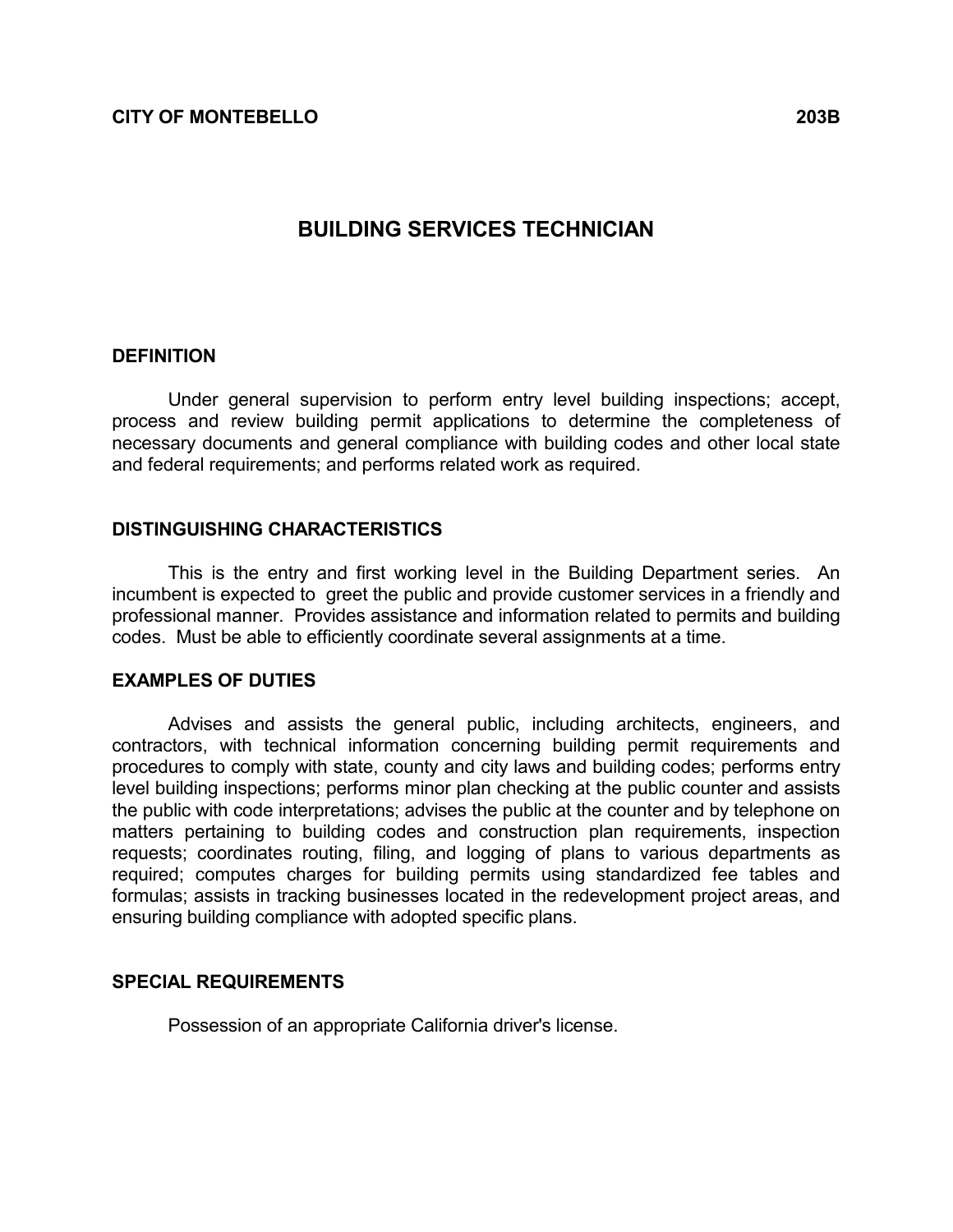## BUILDING SERVICES TECHNICIAN

## EMPLOYMENT STANDARDS

Knowledge of:

- Basic building, electrical, mechanical, and plumbing codes.
- Basic knowledge of methods, materials and techniques involved in building construction, repair and alteration.
- Basic knowledge of possible defects and flaws in building construction and effective corrective measures.
- Knowledge of regulations and laws related to building construction, zoning and state mandated requirements.
- Automated equipment and applications software related to the issuance of permits.

and

Ability to:

- Read and interpret plans.
- Perform entry level building inspections examining workmanship and material to determine deviations from plans, regulations, and standard construction practice and record findings.
- Detect and locate defective workmanship and materials and to ascertain the stage of construction when defects are most easily found and remedied.
- Understand and work from plans, drawings and diagrams.
- Perform simple arithmetic with a calculator and operate a computer.
- Interpret and explain a variety of laws, rules and regulations.
- Effectively represent the building permit function with concerned individuals, community organizations, and other governmental agencies.
- Establish and maintain cooperative working relationships.
- Communicate effectively, orally and in writing.

and

 Training and Experience: Any combination of training and experience which would likely provide the required knowledge and abilities is qualifying. A typical way to obtain the knowledge and abilities would be: